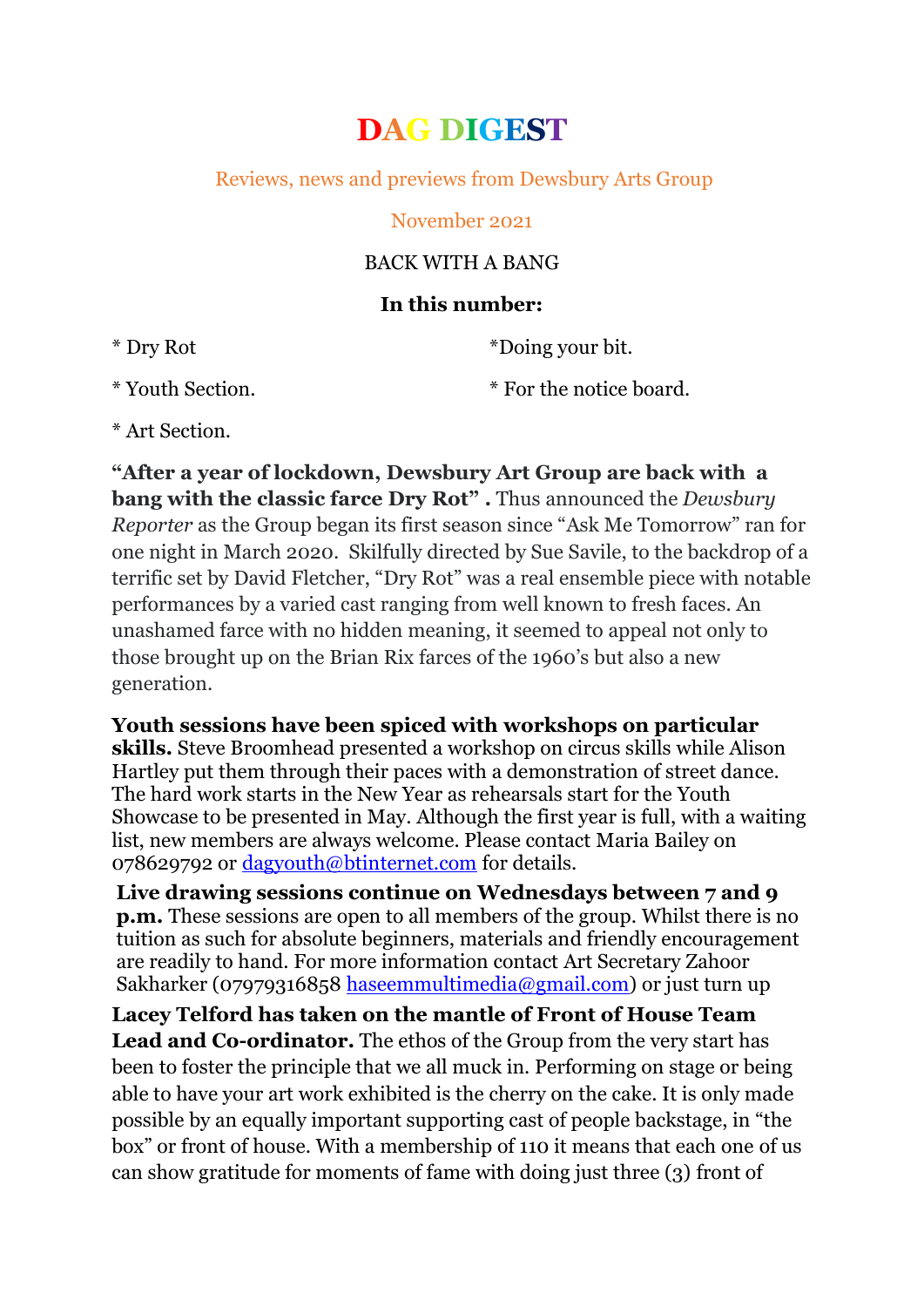house slots per year (i.e. not per production.) So, when Lacey contacts you, please do your bit and fill a slot or three. In fact, even better, contact Lacey [\(laceytelford@gmail.com](mailto:laceytelford@gmail.com) or 07507280084) and put yourself forward. These jobs are important and rewarding not drudgery. You would be part of creating a welcoming experience for everyone walking through our doors. Thank you.

## **FOR THE NOTICE BOARD**

## **Audition (See details attached)**

**Ahead of every audition there will be a pre audition.** Everyone is welcome to come along for an informal read through and perhaps, a chat with the director.

## **CURTAIN UP**

*By Peter Quilter*

The hilarious story of five women who inherit shares in a dilapidated theatre and plan to bring it back to life.

Pre audition:30<sup>th</sup> November at 7.30

Audition: 7th December from 7.30

PLEASE NOTE: Auditions are by appointment only. To secure your slot, please contact the director.

## **NEXT UP**

## **SWITZERLAND**

By *Joanna Murray Smith 15th & 17th to 22nd January 2022*

(See flyer attached)

BOOK NOW

Valid for season tickets

**TICKETS**

**[www.dewsburyartsgroup.info](http://www.dewsburyartsgroup.info/) or call** the **Ticket Source box office** on **03336663366**